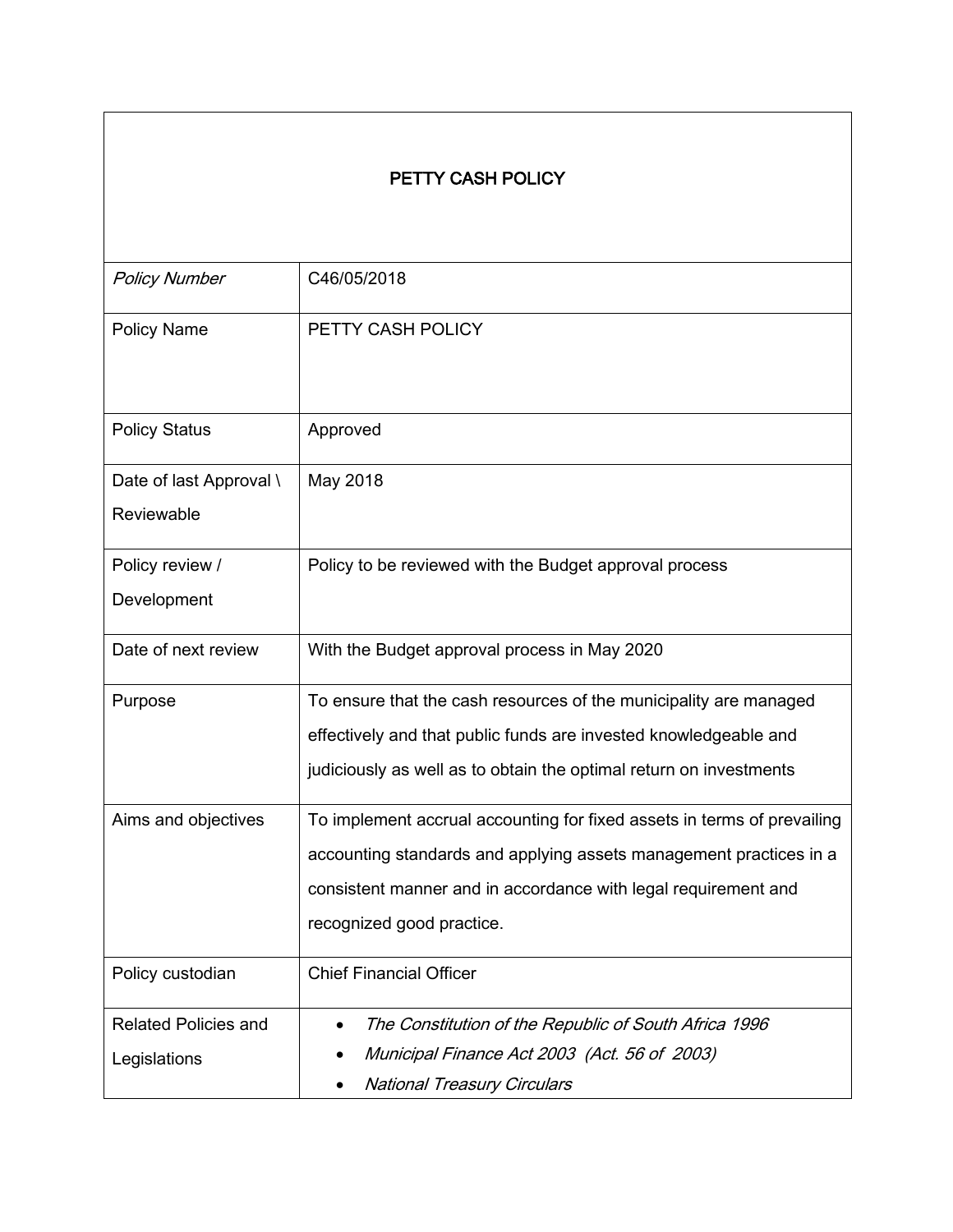| Approving authority | Council                                                                            |
|---------------------|------------------------------------------------------------------------------------|
| Applicability       | To the Municipal Manager and Chief Financial Officer when in vesting               |
|                     | Councils Funds.                                                                    |
| Amendments to the   | <b>Purpose</b>                                                                     |
| Policy              | 1. The Chief Financial Officer will authorize or delegate an official              |
|                     | from his department to keep a petty cash register and to grant                     |
|                     | refunds for cash purposes or allow cash advances.                                  |
|                     | Petty cash funds are to be used exclusively for the payment of<br>16.              |
|                     | smaller official expenses, excluding the following to be in line with              |
|                     | Municipal SCM Regulations Section 15 (a)                                           |
|                     | Items available on contract                                                        |
|                     | Items available from other pre-established sources<br><b>Professional services</b> |
|                     |                                                                                    |
|                     | A manager must not delegate duties for petty cash to an official<br>1.             |
|                     | not reporting to the manager.                                                      |
|                     | 2. Cash advances can only be granted for out-of-pocket expenses                    |
|                     | for delegated representatives of the municipality or upon a written                |
|                     | quotation but in all instances should a petty cash voucher be                      |
|                     | approved by the related departmental head.                                         |
|                     | Municipal SCM Regulations Section 15 (c)                                           |
|                     | Officially delegated persons will agree to the deduction from<br>3.                |
|                     | his/her next remuneration any cash advances of which no proof                      |
|                     | of expenditure is presented on return from the attended event.                     |
|                     | Municipal SCM Regulations Section 15 (c)                                           |
|                     | No road toll fees or entertainment expenses are payable from<br>4.                 |
|                     | petty cash.                                                                        |
|                     | Municipal SCM Regulations Section 15 (c)                                           |
|                     | A monthly reconciliation report from holder of a petty cash must<br>5.             |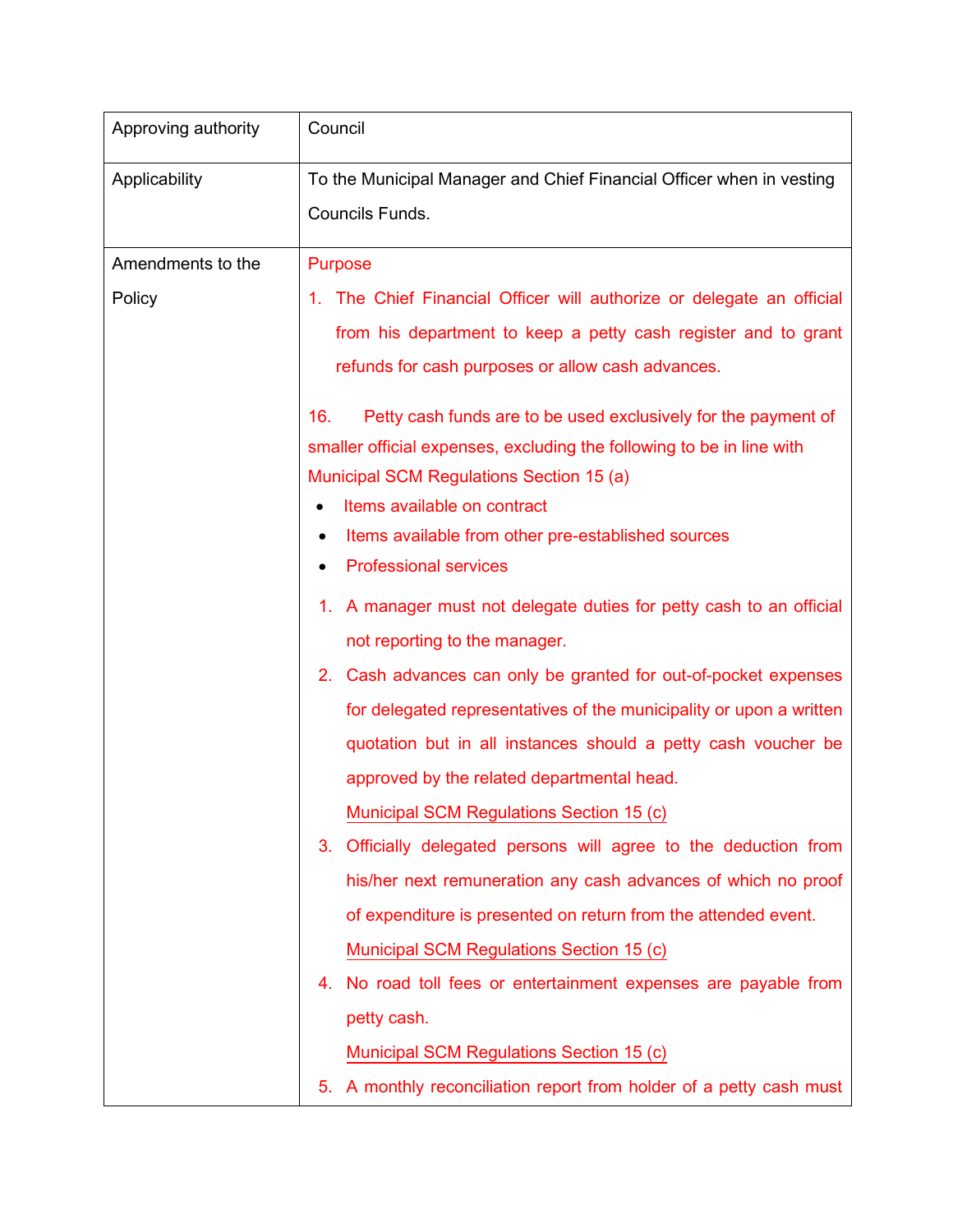|                      | be provided to the chief financial officer, including:                 |
|----------------------|------------------------------------------------------------------------|
|                      | The total amount of petty cash purchases for that month; and<br>Ť.     |
|                      | ii.<br>Receipts and appropriate documents for each purchase.           |
|                      | Municipal SCM Regulations Section 15 (d)                               |
|                      | (7) For "urgent matters", the Chief Financial Officer (CFO) is<br>6.   |
|                      | allowed to prior approve of purchases exceeding R350.00 to a           |
|                      | maximum of R 2 000 from petty cash.                                    |
|                      | The number of petty cash purchases or the maximum amount<br>7.         |
|                      | per month for each manager to spend on petty cash must be              |
|                      | restricted as indicated in the Delegation of Authority Document.       |
| Policy Benchmark and | In Terms of National Treasury Circulars and Guidelines                 |
| References           |                                                                        |
|                      |                                                                        |
| <b>Stakeholders</b>  | Not applicable                                                         |
| Consulted            |                                                                        |
|                      |                                                                        |
| Accountability       | The Municipal Manager is accountable for the proper<br>٠               |
|                      | implementation of this policy in terms of the <i>Municipal Finance</i> |
|                      | Act 2003 (Act. 56 of 2003)                                             |

## **MSUKALIGWA**

## **LOCAL MUNICIPALITY**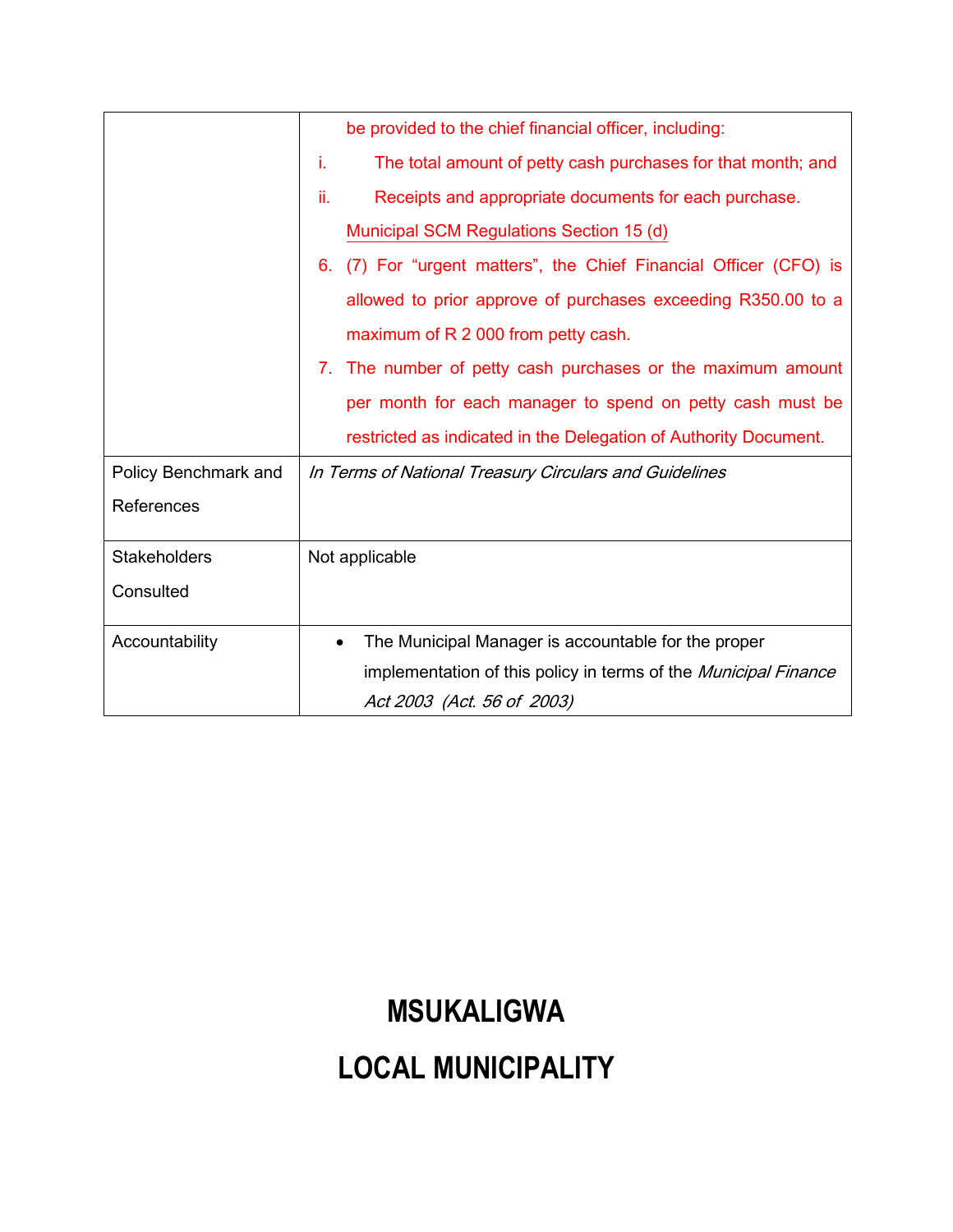## **(MP 302)**



## **PETTY CASH POLICY / SCM**

# **1 JULY 2020 – 30 JUNE 2021 Council Resolution: LM 685(b)/06/2020**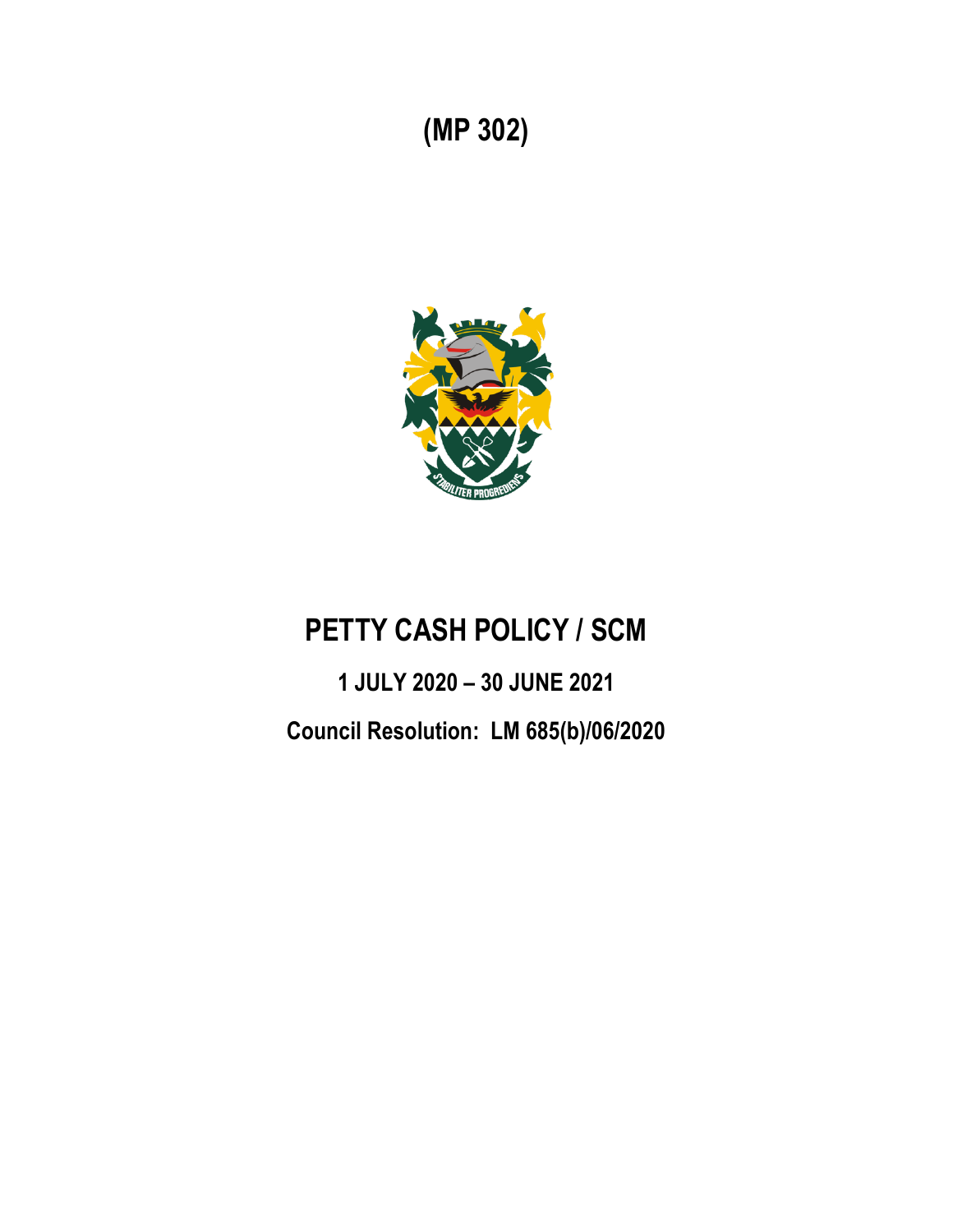### **MSUKALIGWA LOCAL MUNICIPALITY**

### **PETTY CASH POLICY**

### **Purpose of policy**

- 1. Where the need may arise in a department/division to have cash available for payments of a minor and recurring nature and it is impracticable to obtain cheque payments for every expense, such payments may be handled by means of petty cash facilities.
- **2.** The Municipal Manager may delegate control and management of the petty cash float to the Chief Financial Officer in which event reference to the Municipal Manager in this policy shall be construed as reference to the Chief Financial Officer. **The Chief Financial Officer will authorize or delegate an official from his department to keep a petty cash register and to grant refunds for cash purposes or allow cash advances.**
- 3. At the discretion of the Municipal Manager, departments or divisions of the Municipality may be provided with their own petty cash floats.
- 4. In the event where the Municipal Manager appoints an officer to take control of a petty cash float, he/she must be independent of all other cash functions such as cashiering.
- 5. In the event of a department or division being authorized to keep a petty cash float, the Head of the Department or Division concerned shall designate a staff member of that department/division as a departmental or divisional petty cash officer.

#### **Maximum Petty Cash Float**

The Municipal Manager may determine the maximum amount per petty cash officer, which may be withdrawn from the banking account of the Council for purposes of departmental/divisional floats.

#### **Procedures for the handling of Petty Cash**

A.

- 8. The application for a petty cash facility or for increase of the operational amount of an existing petty cash float, must be made in writing to the Municipal Manager.
- 9. The application must state reasons for the need of a petty cash float and the amount required for its operation, as well as the cost centre from which funds are to be applied for the petty cash. The amount should be sufficient to cover expenses for approximately a month, and the limit for every section is R1000.00.
- 10. The responsibility for operating petty cash and the safe keeping of petty cash funds in a department or division must be assigned to the designated petty cash officer only, and the head of the department/division shall be co-responsible for petty cash management in such department or division.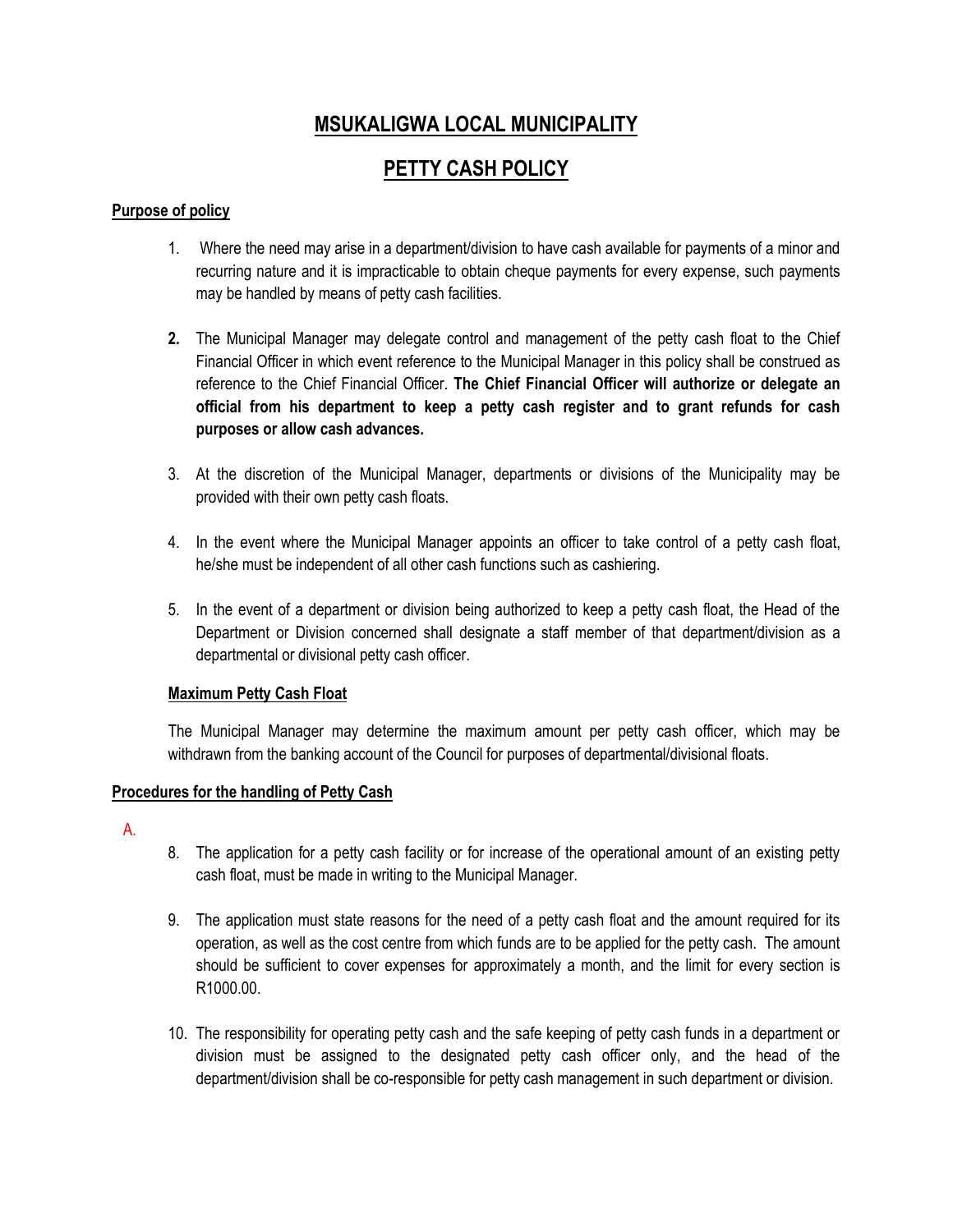- 11. The keeping of a formal petty cash register is compulsory, except where petty cash expenses is posted directly on the official financial system of the municipality.
- 12. Payments to establish a petty cash float may only be, by way of a cheque made payable to the designated petty cash officer and upon submission of a requisition or memo signed by such petty cash officer.
- 13. Petty cash payments may only be made by the designated petty cash officer upon production of a petty cash voucher accompanied by proper supporting documents such as cash sale slips or receipts containing the supplier's name.
- 14. The petty cash purchases are limited to a transaction value as determined by the Municipal Manager or Chief Financial Officer from time to time in terms of the Supply Chain Management Policy.
- 15. If cash is advanced without supporting documents it should be on the basis of an advance or I.O.U., under signature of the receiving official, and authorized by the Head of the Department or divisional head. The receiving official must ensure that the relevant cash slips or receipts must reach the petty cash officer not later than three working days after the money was received.
- 16. The petty cash officer must regularly pursue outstanding advances and long outstanding advances must be brought to the attention of the Chief Financial Officer who must take the appropriate action to ensure that the amount advanced has been properly spent and proof of the expenditure is submitted.
- 17. Each petty cash voucher must be signed by the receiving official, Head of Department or divisional head and a senior official of the Finance Department.
- 18. When the cash in the petty cash float is almost exhausted, the petty cash register must be balanced and reconciled.
- 19. Replenishment of the petty cash float is undertaken after the balancing and reconciliation of the petty cash register has been checked and approved by the Chief Financial Officer or manager of the Finance Department.
- 20. A cheque must be made out to the petty cash officer for the replenishment of the petty cash float and such cheque must be enchased by this officer who must record the amount received in the petty cash register.
- 21. Petty cash funds must at all times be secured in a lockable container suitable for securing money, and secured in a lockable cabinet.
- 22. Reasonable precautions must be exercised for the safe keeping of the keys to the petty cash container and room where it is kept.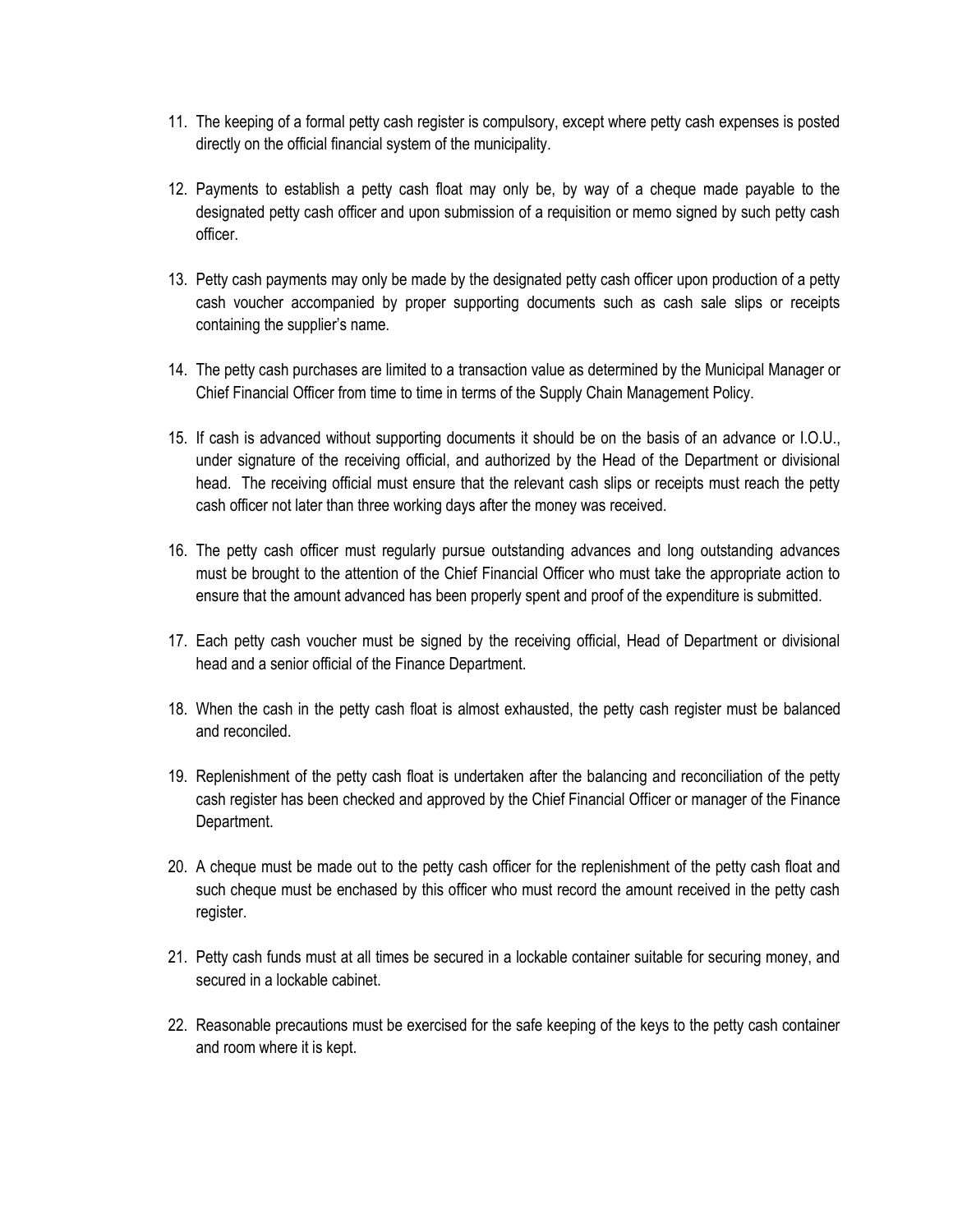- **23.** Petty cash funds are to be used exclusively for the payment of smaller official expenses, excluding the **following to be in line with Municipal SCM Regulations Section 15 (a)**
	- No private loans from petty cash funds are permitted.
	- No staff cheques may be cashed out of petty cash funds.
	- No travelling claims of officials may be paid from petty cash funds.
	- No instalment invoices such as the rental of equipment are permitted.
	- It is forbidden to purchase a capital item / asset through petty cash.
	- **Items available on contract**
	- **Items available from other pre-established sources**
	- **Professional services**
- 24. The petty cash is operated by means of imprest payments. The cash balance added to the total expenses at any stage, must be equal to the authorized imprest amount. The internal or external auditors of the municipality may at any stage without prior notice, perform an audit of a petty cash to confirm the cash balance.
- 25. Shortages and surplus funds concerning petty cash must immediately be paid in at the cashier and the reason for the shortage/surplus must be investigated by the head of the department or division with a view to rectification.
- 26. The total amount of petty cash, in the form voucher of vouchers or cash, shall be counted (physical verification) in full at the end of the financial year, before closure of the revenue offices, and these should equal the authorized imprest amount. This step is in line with the accrual basis of accounting.
- **27. A manager must not delegate duties for petty cash to an official not reporting to the manager.**
- **28. Cash advances can only be granted for out-of-pocket expenses for delegated representatives of the municipality or upon a written quotation but in all instances should a petty cash voucher be approved by the related departmental head. [Municipal SCM Regulations Section 15 \(c\)](file:///C:/Users/ruan.oberholster/Documents/Acts%20&%20Regulations%20Hyperlinked.docx%23MSCMRsection15nr1c)**
- **29. Officially delegated persons will agree to the deduction from his/her next remuneration any cash advances of which no proof of expenditure is presented on return from the attended event. [Municipal SCM Regulations Section 15 \(c\)](file:///C:/Users/ruan.oberholster/Documents/Acts%20&%20Regulations%20Hyperlinked.docx%23MSCMRsection15nr1c)**
- **30. No road toll fees or entertainment expenses are payable from petty cash. [Municipal SCM Regulations](file:///C:/Users/ruan.oberholster/Documents/Acts%20&%20Regulations%20Hyperlinked.docx%23MSCMRsection15nr1c) Section 15 (c)**
- **31. A monthly reconciliation report from holder of a petty cash must be provided to the chief financial officer, including:**
- **iii. The total amount of petty cash purchases for that month; and**
- **iv. Receipts and appropriate documents for each purchase. [Municipal SCM Regulations Section 15 \(d\)](file:///C:/Users/ruan.oberholster/Documents/Acts%20&%20Regulations%20Hyperlinked.docx%23MSCMRsection15nr1d)**